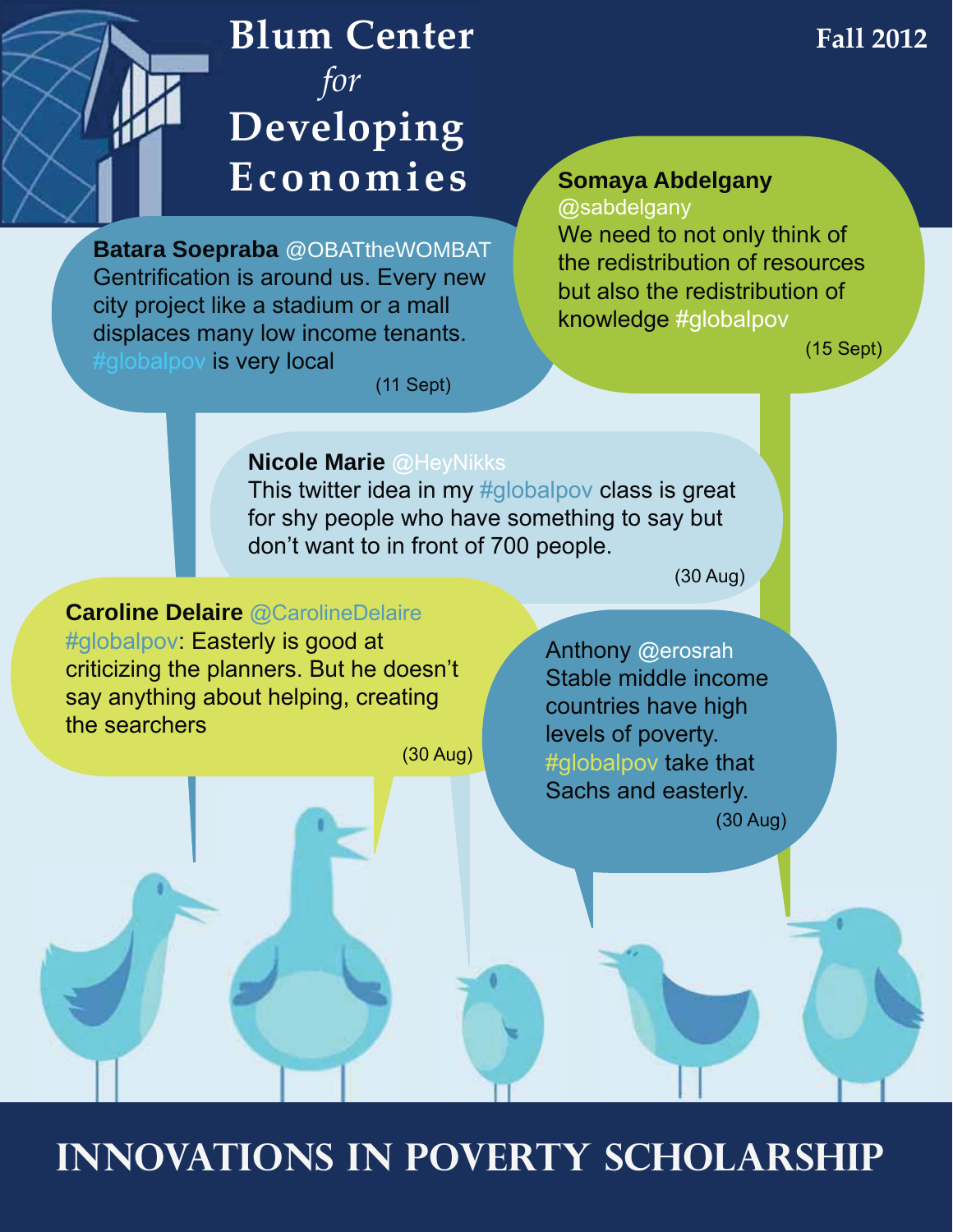#### **GPP Student Researchers Among the New Generation of Poverty Scholars** *By Luis Flores*

"We're doing research in reverse," explained student researcher Stephanie Ullrich. "We're going from practice to theory."

This semester, the Blum Center for Developing Economies welcomed five students from the Undergraduate Research Apprentice Program (URAP) to assist Professor Ananya Roy and research fellow Emma Shaw Crane in the development of a book on the recently held Territories of Poverty conference. These student researchers are not motivated by an imperative to publish, nor are they seeking a key to the gates of the academy; rather, these young scholars embody a paradigmatic shift that is at the core of the Global Poverty and Practice (GPP) minor. Their research approach is informed by the contextual understandings developed in lecture halls and reading rooms but cedes formative authority to the inhabitants of the territories of poverty.

Stephaine Ullrich, a senior pursuing degrees in Peace and Conflict Studies and Media Studies, will work along with Anh-Thi Le, Aviya McGuire, Somaya Abdelgany, and Rebecca

with Anh-II<br>Somaya Abd<br>**1** dic<br>here<br>but i **said**,<br> **a**<br> **ion.**<br> **b**<br> **c**<br> **d**<br> **d**<br> **d**<br> **d**<br> **d**<br> **d**<br> **d** I didn't say, 'I'm here to help you, but instead said, 'let's have a conversation'.

Peters, on the development of a book to be published next semester. In addition to a deep interest in global citizenship, Ullrich and her student colleagues share a new outlook on development practice and research.

Ullrich, who has worked on a variety of initiatives in Spain, Guatemala, northern India, and Uganda, has entered academic research after a great deal of in-the-field experience. While in India, Ullrich worked for Tata, one of the largest companies in India. During her time there, she conducted research aimed to increase the role of women in the management of water wells. She then completed her GPP practice experience in Uganda, where she worked with the Uganda Village Project on its "Healthy Villages" project. Ullrich worked with community-based organizations on efforts to increase virus awareness.

Student research assistant Rebecca Peters, a senior in International Development & Economics, shares Ullrich's community-oriented approach. "I didn't say, 'I'm here to help you,' but instead said, 'let's have a conversation,'" explained Peters,





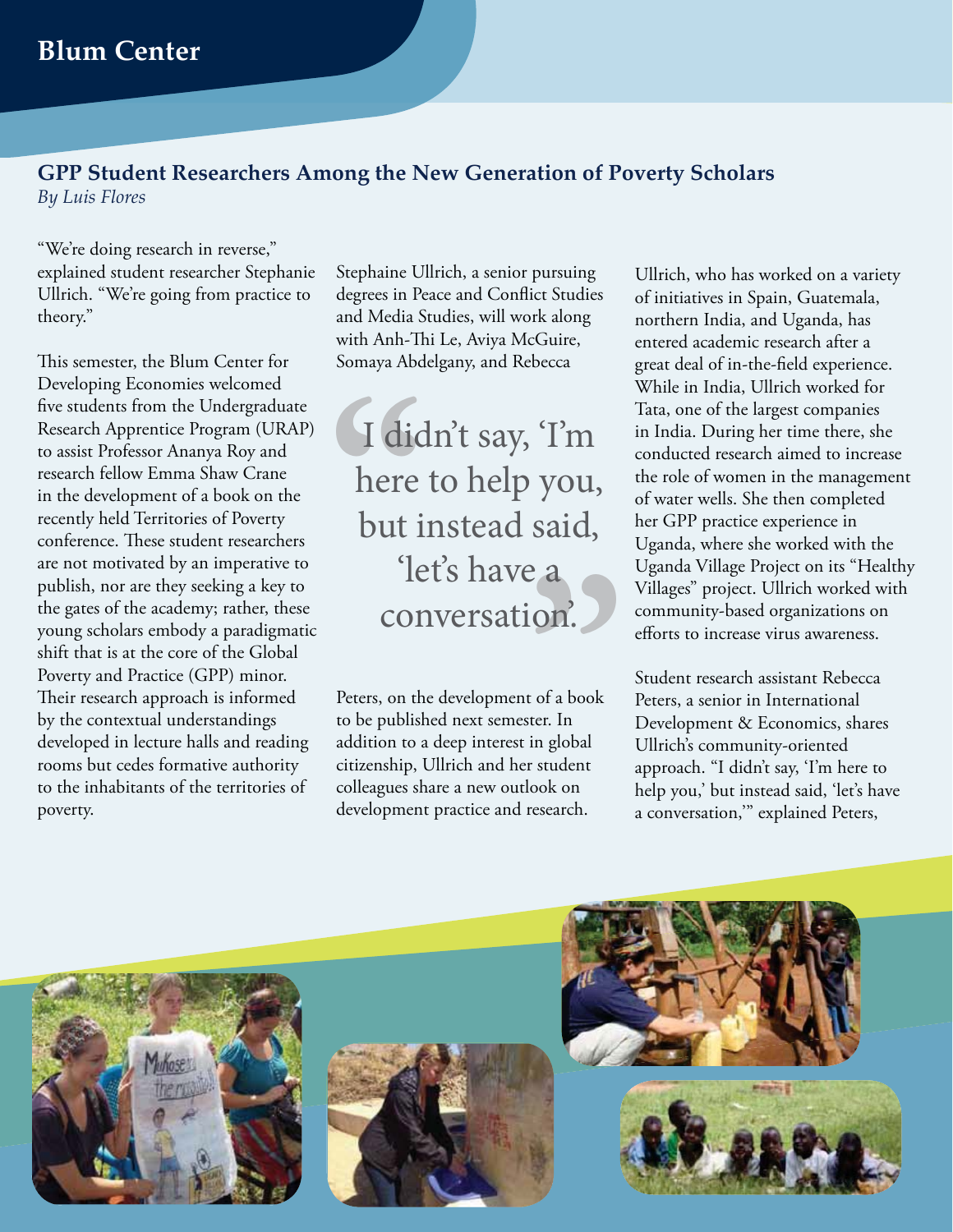recounting her research approach in Cochabamba, Bolivia. During the summer of 2012, Peters conducted interviews and surveys in Bolivia to document rural access to water and sanitation services. She chose to work with Agua Para el Pueblo (water for the village), largely because of the value this NGO places on community relationships and participation. This commitment to listen rather than impose is among the transformative innovations of the GPP experience. The cautiousness displayed by Peters and Ullrich results from exposure to the multitude of failed systems that together create conditions of poverty. The fear of inadvertently reinforcing these structures through their

fieldwork is itself an attribute of the new generation of poverty scholars. Yet Peters and Ullrich do not allow consciousness to become disabling. "Not becoming paralyzed is something that the minor really helps you with," explained Peters. She reasoned that the GPP minor's coursework on the ethics and morality of fieldwork allowed her to gather research while challenging north-south development paradigms.

In addition to their research with Professor Roy, Peters and Ullrich coteach a student-led deCal course on water and international human rights. In their second semester of teaching, Peters and Ullrich expose 30 students to international discourses of human

rights and water and their relationship to public policy, anthropology, sociology, economics, and even philosophy. In addition to examining case studies, Ullrich and Peter's course bring in guest lecturers, and concludes with capstone group presentations.

The new generation of poverty scholars is bound neither by disciplinary borders, linear development theories, nor dichotomous understandings of poverty. Perhaps, more than progressing from practice to theory, this young group of scholars is forcing theory and practice to develop not as a binary, but together as one.



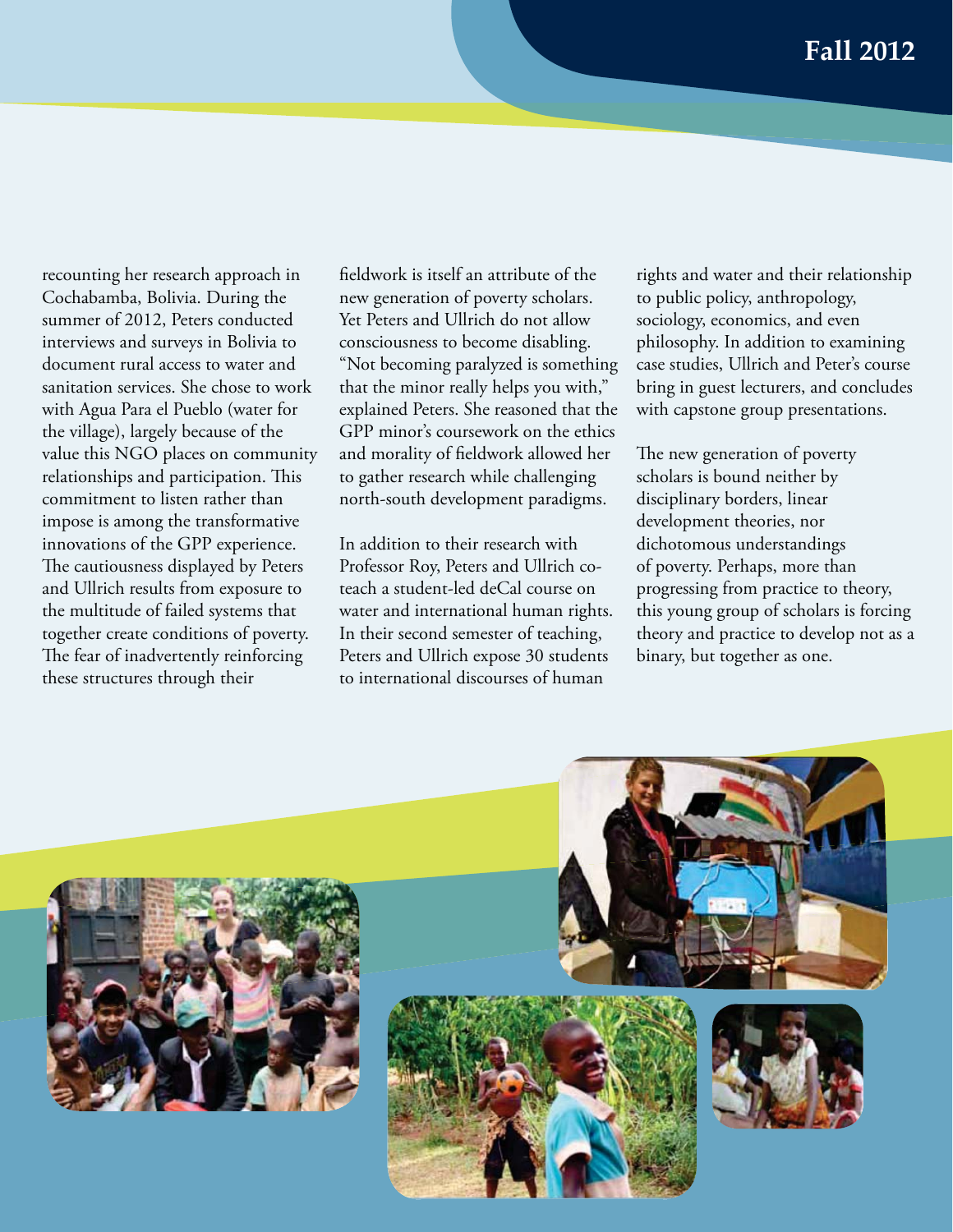**Visual Notetaking: A New Way to Learn in the Global Poverty and Practice Minor** *By Christina Gossmann*



*Abby Van Muijen graduated from UC Berkeley in 2012 with a major in urban design. Now she works at the Blum Center as a Visual Communication Specialist, developing a new learning tool for the Global Poverty and Practice (GPP) minor and teaching a class on visual notetaking.*

#### *What is visual notetaking?*

Regardless of whether you're putting a box around a word, improving your handwriting or sketching out entire pages, visual notetaking is all about breaking away from the conventional structure of notetaking that we've all fallen so helplessly into. We're imagining alternatives to the spiral bound notebooks we all have--the ones filled with nothing but lines and lines of words that we will undoubtedly throw away at the end of the semester.



#### *How did you start visual note-taking?*

I actually started visual notetaking while I was studying abroad. I was listening to guest lectures, working on projects, visiting sites and being given a lot of information, but the structure of the program made me feel like I didn't need to remember everything. So I only wrote down the things I really wanted to remember. I would write words really bold or draw boxes around them and spent a lot of time doodling, drawing and listening. At the end of the trip, I had a sketchbook full of just the things I wanted to remember. But more than just having pages that sparked a lot of interest aesthetically, I felt like I was learning much more efficiently. I didn't have to re-teach myself everything I had copied down in lecture anymore. I could look back at the visuals I had made and remember what I was thinking when I made them and studying felt more like reading a comic book than painfully trying to cram information into my brain.

#### *What is The GPP coloring book?*

It is a compilation of all of my visual notes from Ananya Roy's GPP 115 course from last fall when I took the class. This fall, students have been experimenting with it as a learning tool. Half of the book provides a visual outline of the lecture material so that students can sit in lecture and focus on understanding the main concepts, rather than worry about copying down every detail. The other half of the book consists of pages designed for students to fill in their own thoughts, questions, opinions and any other details that they feel are significant--the things they want to remember. The goal of the coloring book is not to get students to start bringing crayons to class, but rather to go beyond the black and white information they are presented with and add a bit of "color" of their own.

### *You teach a class on visual note-taking at Berkeley. Who takes this class and how do you go about teaching?*

I took my first drawing class my sophomore year in college. On the first day, they told us to spend 15 minutes drawing whatever we wanted. I drew a tree that looked like a stick of cotton candy with a small, slightly ill-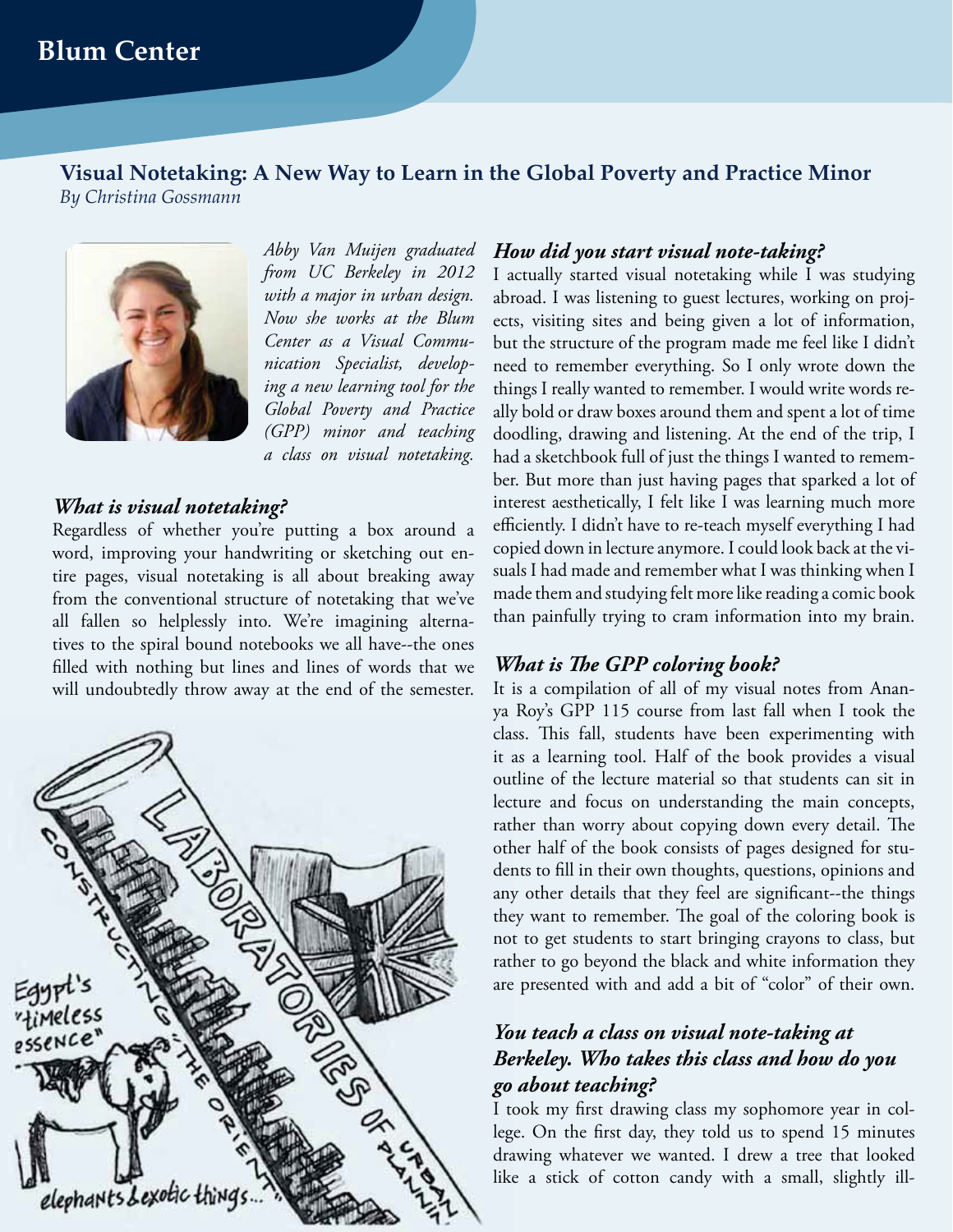

looking stick figure that I initially intended to be myself, but out of embarrassment, put a top hat on and labeled as Abraham Lincoln. Needless to say, it was an incredibly unimpressive effort. That was two years ago. I wasn't magically bestowed with the ability to take notes the way I do. It was something I practiced every day, and taught myself how to do. I started Visual Notetaking 101 because I realized that this is a skill that people can learn. Visual notetaking can revolutionize your entire outlook on your education, as it did for me. Seeing your thoughts and ideas and opinions come to life, even if just on paper, is empowering. Rather than feeling sleepy and confused at the end of a lecture and having gained nothing more than a headache and a few pieces of binder paper that I won't look at until the midterm. I now walk out of lecture feeling brilliant, creative and





accomplished every day, holding on to a few pages of paper that I might cry if I lost. And that's what I came to UC Berkeley to do, to be inspired each and every day not just by my professors, but my myself and my classmates.

#### *How does the class work?*

Visual Notetaking 101 is designed so that everyone can participate. We have about 150 students from all different majors, ages, drawing abilities and walks of life. We meet every week for an hour and a half to take on a new element of visual learning beyond just visual notetaking, everything from fonts and page layouts to engaging presentation slides and résumé design. Each class starts off with a review, a quick lecture, a series of workshop activities, and for homework, we practice more. For the final review at the end of the semester students must come up with a project that is visual, academic and awesome. Last year's projects were absolutely phenomenal--I'd encourage anyone interested to come check them out this year.

The Final Review for Visual Notetaking 101 will take place on December 4th in the Blum Center classrooms.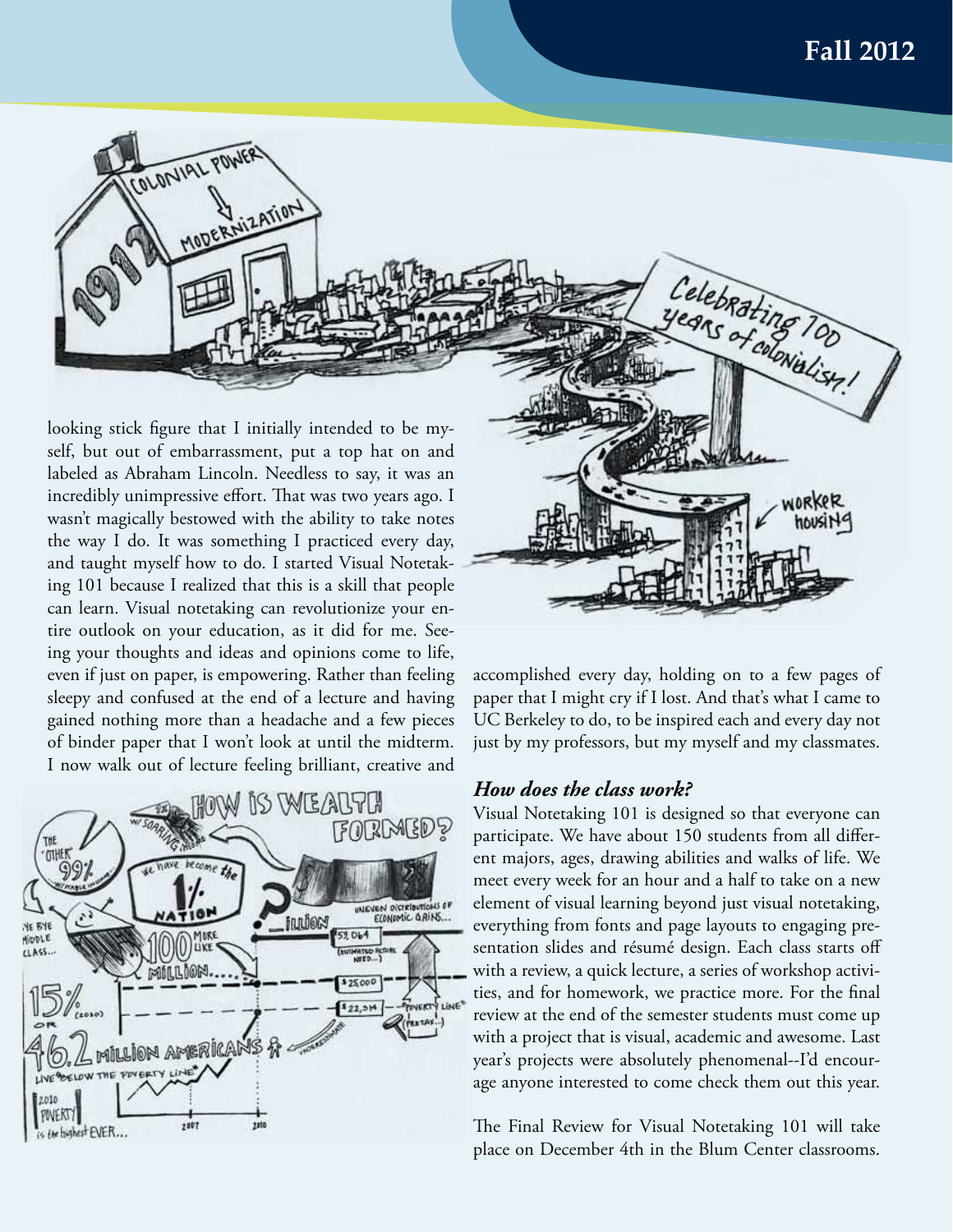#### **Theory "Rides the Bus" at the Territories of Poverty Conference: How the GPP Minor takes Poverty Scholarship from the Classroom into the Field** *By Christina Gossmann*

"When people ask me what I do and I tell them that I work on poverty, I get one of two responses," Emma Shaw Crane told a room full of attendees during her closing

remarks at the Territories of Poverty conference. "One answer is 'Oh my God, I love KIVA [a non-profit microfinance institution]! I actually have this woman that I'm lending five dollars to every month' or I get the raised eyebrows and 'Oh, how is that going?'"

The audience chuckled,

and Shaw Crane continued to explain that these common reactions represented the often limited scope of thought about poverty scholarship.

The interdisciplinary, intergenerational two-day conference took place on the 14th and 15th of September and was hosted by the Blum Center for Developing Economies and the Department of City and Regional Planning. In two panels on Friday and one panel on Saturday morning, 12 academics from different disciplines, each with a unique set of experiences and opinions, worked on expanding the definition of poverty scholarship. The discussion was built around three major themes: new paradigms of the welfare state, the ethics of encounter and geographies of penality and risk.

Working at the intersection of these three themes, Shaw Crane was not afraid to challenge traditional poverty scholarship and the scholars who had influenced her throughout her academic and professional career. As an undergraduate at the University of California Berkeley, she was surprised to learn that "experts on

poverty" had often learned about poverty in an elite environment, a trend that Shaw Crane felt necessary to change. Instead of staying in the classroom, theory should

dare leave academia to enter the field; in essence, theory should "ride the bus," Shaw Crane suggested, borrowing the metaphor from poet Ruth Forman. Shaw Crane decided to pursue the minor in Global Poverty and Practice, (GPP) because it undermined the hierarchy of topdown poverty scholarship.

"The minor is a project of dislocation," Shaw Crane said. "Because it sends undergraduates, me included, into the field to engage in the messy and contradictory and complex work of poverty alleviation and the work of building power with community organizations and government institutions."

Shaw Crane's own path since graduating from UCBerkeley can be seen as a testament to this interdisciplinary approach of theory and practice. After receiving the University Medal, an award given to the student with the most outstanding academic record, Shaw Crane researched the impact of the new healthcare system in the lives of families living with HIV in Bogotá, Colombia as a Fulbright fellow. She returned to the Bay Area to work in a community health clinic and organizing project in Oakland, until she joined the Blum Center as a research fellow earlier this year. Together with Professor Ananya Roy, Shaw Crane co-directed the Territories of Poverty conference, a get-together of her "intellectual dream team, an intergenerational, inter-disciplinary wish-list," as she jokingly referred to the panelists.

According to Shaw Crane, the conference is also a project of dislocation, from studying "the bodies and places and behaviors and choices of the often pathologized poor" to examining and challenging institutions that manage and govern poverty. Poverty then, explained Shaw Crane, is no longer a problem of specific people, "for whom the rest of us can choose to engage with, with benevolence and often tremendous self-importance," but poverty is a larger process that reflects how capitalism works, how inequality is produced, spatialized and governed and how the middle-class makes and unmakes itself.

In her closing remarks, Shaw Crane brought attention to another inspirational piece within this new paradigm of poverty scholarship that was introduced by Michael Katz, Professor of History at the University of Pennsylvania. Not only do the conference and GPP minor provide specific implementation strategies, but they show that the gap between theory and implementation is filled with power, "very serious and constructive and problematic and complex, but nonetheless, power," Shaw Crane said.

"That is something I need to write on a Post-It note and carry around with me for the rest of my life!" With these words, she looked into the audience of practicing poverty scholars and poverty scholars to be. Many heads nodded in agreement and numerous hands took the note down, to make sure not to forget.

It is building awareness around the notion of power and possibility—through this conference and the minor—that enables new frontiers in poverty scholarship.

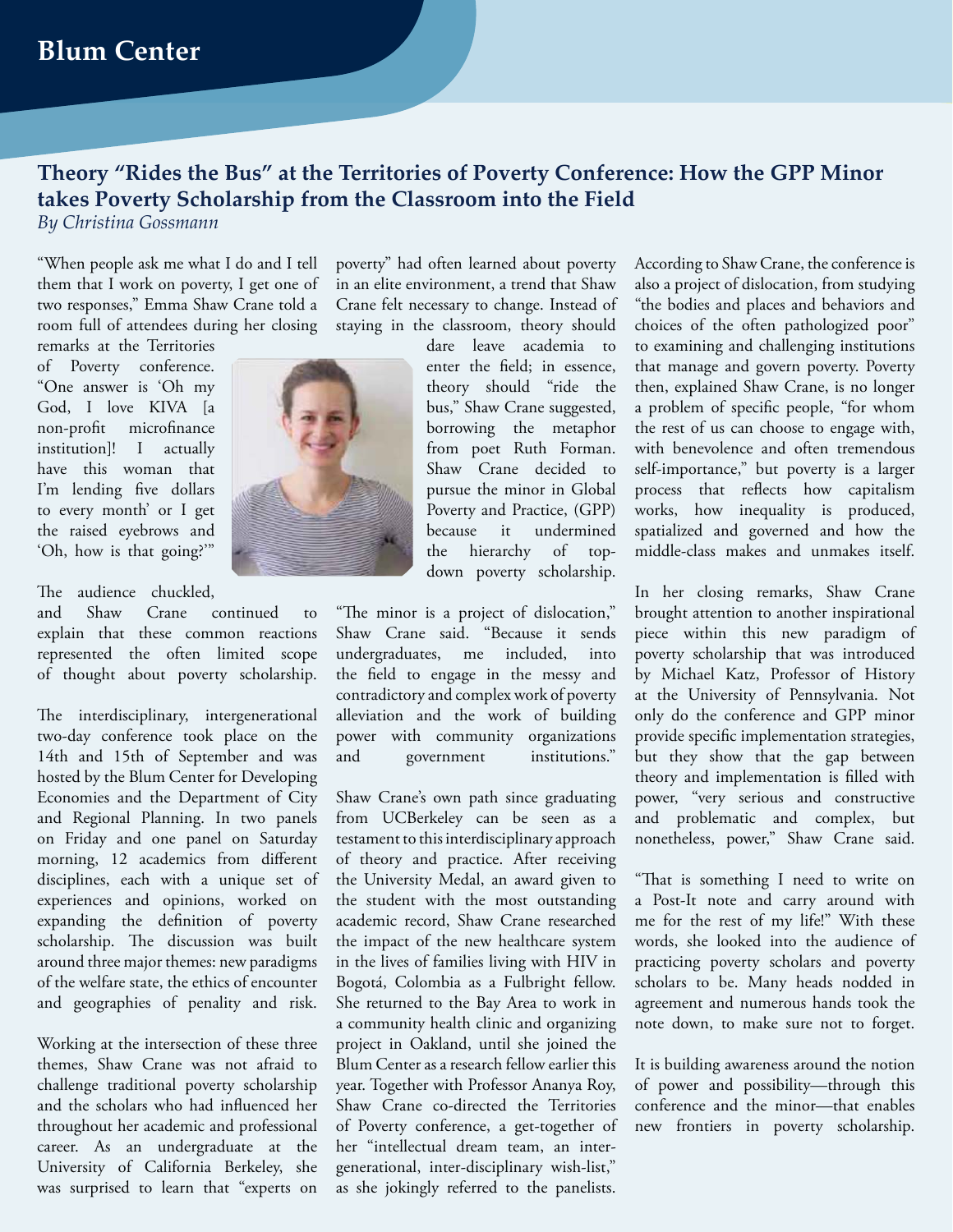# **Tweeting to the Masses: A New Podium for Global Poverty Discourse**

*By Javier Kordi*

Twitter has played a critical role in helping oppressed citizens challenge totalitarian regimes around the globe. Being able to transmit messages to a global audience within seconds, the site has led to a phenomenon that social scientists call "ambient awareness:" the notion that we can possess omnipresent knowledge of the whereabouts of friends, celebrities, organizations, and most recently, the course of history—all through 140-character blurbs of information known as "tweets."

The micro-blogging service helped overthrow Mubarak in Egypt and challenge information blackouts in China, but in Ananya Roy's Global Poverty and Practice class, it took on quite a different hue. While the sight of 700 students using their gadgets during class may resemble anarchy for some, a new sort of classroom community was being fostered through the use of Twitter.

Professor Roy described her mission as establishing "a democratic means of communication, [to] change how we learn and how we interact." No longer restrained by the convention of hand-raising or one's shyness, students were given the opportunity to have their ideas heard. In the realm of Twitter, students are free to exchange ideas, challenge others, and even alter the course of the lecture.

As Professor Roy delivered her lecture on Jeffery Sachs and William Easterly, a live Twitter feed was projected on the screen behind her. Grouped under the hash-tag

#GlobalPov, a mosaic of ideas and commentary materialized behind Professor Roy, back dropping her lecture and adding a new dimension of interaction.

Tara Graham, the architect of this project, explains how it seeks to "encourage a many-tomany lecture", where "the feed becomes the focal point" of the classroom. Chipping away at the tradition of hierarchical education,

the Twitter project restructures social relations within the classroom.

While most professors have chosen to outright ban social networking during class, the approach undertaken by Professors Roy and Graham reflects a new ideology. Tara argues that "the idea in pedagogy is figuring out how to reach the 'millennial generation'. Instead of complaining about these tools, the faculty needs to start confronting the tools." This is particularly relevant in the context of the Global Poverty and Practice curriculum, where students are being trained to be active members in the public debates

surrounding development. Being a public medium, Twitter allows anyone to join the

> conversation, but also forces Berkeley students to think of themselves as public scholars everything they post falls under the scrutiny of the global community.

> This is certainly uncharted territory. In the digital age, student's engagement with scholars shouldn't be limited to black-and-white texts on the tables of Doe Library. While students discussed the debate between Sachs and Easterly on the #GlobalPov Twitter

feed, they were a mere "@" symbol away from sending their messages directly to these scholars' personal Twitter accounts. Professor Graham concludes: "It can do for academia what it has done for celebrity culture… how people feel like they have a direct connection with the celebrity. Academics don't have to be so distant… there can be more of a connection."

Ultimately, Twitter has the ability to disintegrate barriers and foster a new academic community where all voices are heard—even those thousands of miles away from Wheeler Hall.

### **Twitter Key**

**#:** A "hashtag" that is used to mark keywords or topics in a Tweet as a way to categorize messages. *Feed:* A collection of Tweets listed chronographically. It may be related to a particular subject based on a Hashtag. *Follow:* To subscribe to a user, receiving all future tweets.

*@:* A mechanism used to direct tweets directly to an individual user. Ex: "@BlumCenter…"